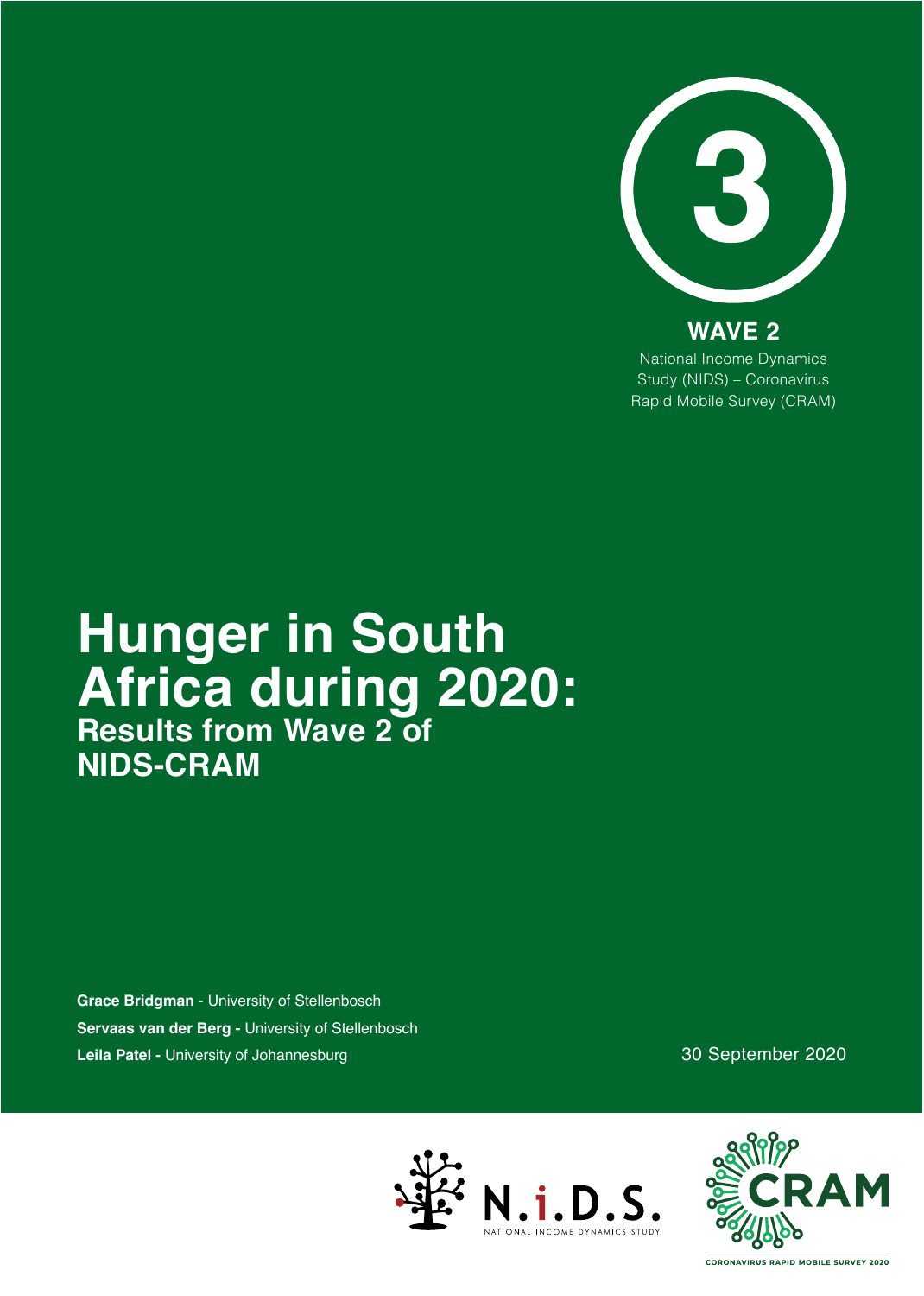# **Hunger in South Africa during 2020: Results from Wave 2 of NIDS-CRAM**

**Grace Bridgman,** University of Stellenbosch

**Servaas van der Berg,** University of Stellenbosch

**Leila Patel,** University of Johannesburg

#### **Overview**

The first wave of the National Income Dynamics Study – Coronavirus Rapid Mobile Survey (NIDS-CRAM) provided strong evidence that there had been a drastic increase in both adult and child hunger in the survey months, May and June 2020, and that almost half of all households had on occasion run out of money for food during April 2020. Comparisons with information from earlier surveys (the annual General Household Survey from 2002 to 2018) showed that much of the improvements since 2000 in adult and child hunger and food security due to the expansion of the Child Support Grant had been almost entirely reversed by the hard lockdown and the coronavirus pandemic. The second wave of NIDS-CRAM shows improvement in all three measures, but that hunger and food insecurity remain disturbingly high.

In Wave 1 of NIDS-CRAM, 22% of households reported that at least one adult had gone hungry in the past 7 days, and 15% of respondents reported that a child in their household had gone hungry in the week before they were interviewed in May or June. For the month of April, 47% of respondents reported that their household had run of money (the first month of the lockdown, before social relief measures were instituted). In comparison, the General Household Survey of 2018 reported only 25% running out of money for food in the past year, a far less strict criterion. Loss of the main income source during April, the first full month of the lockdown, strongly increased the likelihood of household hunger and of running out of money to buy food (Van der Berg, Zuze & Bridgman, 2020).

#### **BOX A: NIDS-CRAM Wave 2**

This report draws on the second wave of the NIDS-CRAM survey. The first wave of this data was collected between 7 May and 27 June 2020 (during stages 3 and 4 of the national lockdown) and the second wave between 13 July and 13 August 2020 (during 'advanced' stage 3 of the lockdown). This allows for an updated picture that is broadly representative of the national population. Around 5 670 participants from the Wave 1 sample participated in Wave 2. Attrition (respondents that did not take part in Wave 2) did not greatly reduce how representative the sample is of the national population.

These sobering findings from Wave 1 of NIDS-CRAM have been widely reported. Wave 2 of NIDS-CRAM now makes it possible to update hunger statistics for July/August (relative to May/June) and statistics on running out of money to buy food in June (relative to April). After discussing the new findings, this policy update concludes that the magnitude of this problem is still such that the need for social relief efforts remains undiminished.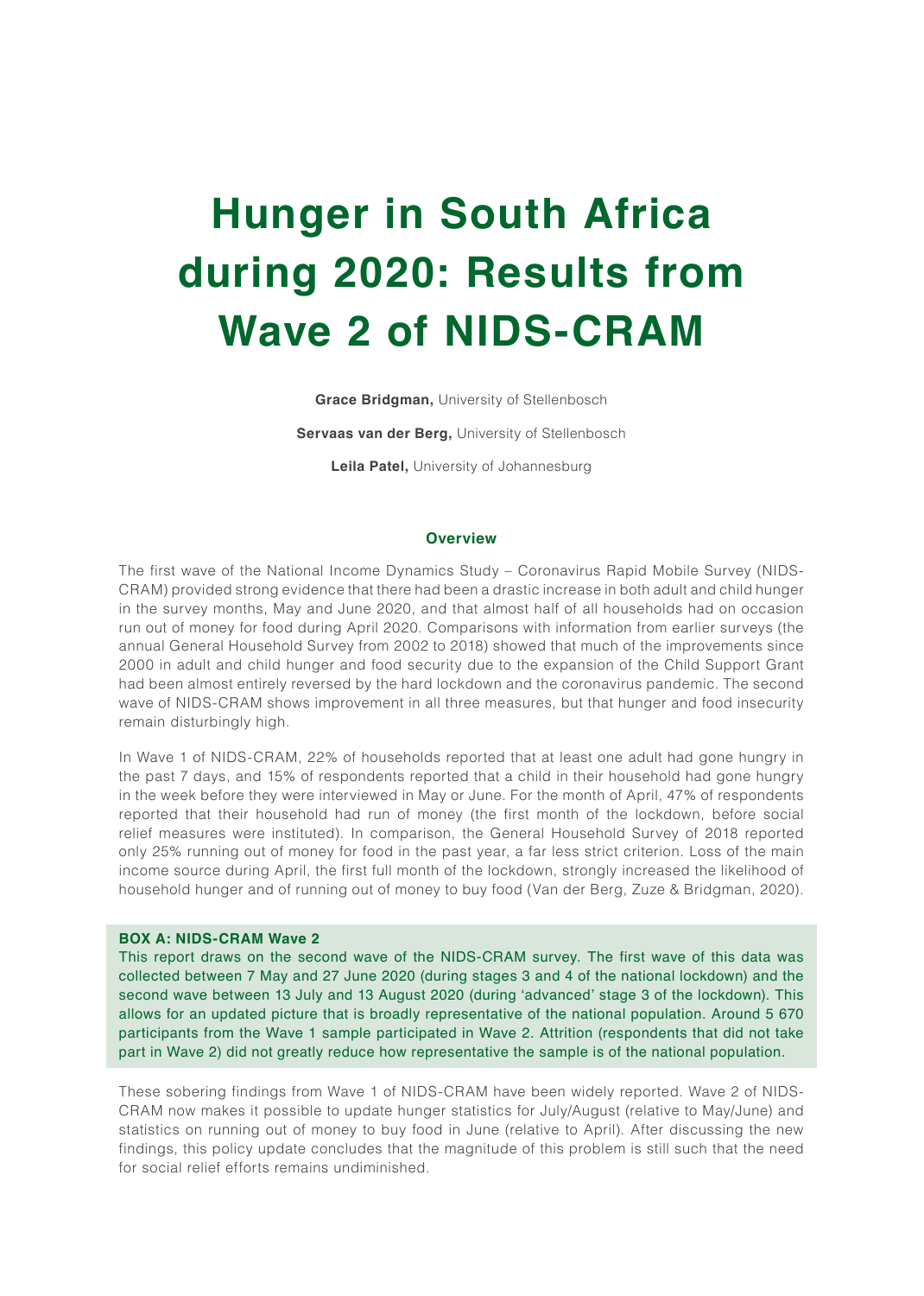#### **BOX B: Questions on hunger in Wave 2 of NIDS-CRAM**

In the month of June did your household run out of money to buy food?

In the last 7 days has anyone in your household gone hungry because there wasn't enough food? How often did they do hungry? (Options: Never; 1 or 2 days; 3 or 4 days; almost every day; Every day) In the past 7 days; has any child in your household gone hungry because there wasn't enough food? How often did they do hungry? (Options: Never; 1 or 2 days; 3 or 4 days; almost every day; Every day)

#### How has the overall situation changed since May?

Both waves of the NIDS-CRAM survey asked multiple questions about child and adult hunger, as well as a question regarding household food security (having enough money to buy food), as shown in Box B.

Since the same questions were asked in both waves, it is possible to shed light on how reported hunger and food security has changed. The situation has clearly improved, as *Figure 1* shows. Where 22% of households in Wave 1 reported that someone in the household had gone hungry in May/June, only 16% reported this for Wave 2 in July/August. Child hunger also declined, from 15% of households reporting child hunger in Wave 1 to 11% in Wave 2. Encouragingly, the number of households who ran out of money for food also declined, from 47% of households in April to 37% in June. The fact that the error bars (reflecting the 95% confidence levels) do not overlap for any of these three questions indicates that the changes were indeed statistically significant. But while these results show considerable improvement, the situation is still a cause for concern.





As Box 2 shows, if survey respondents indicated that someone in their household had gone hungry because there was not enough food, they were then asked to indicate how often they had gone hungry or skipped a meal in the past 7 days. For those reporting hunger, the severity of hunger as measured by answers to these questions remained largely unchanged. For both household and child hunger, around 30% indicated that this occurred every day or almost every day in the past week in both Wave 1 and Wave 2.

**Source:** Authors' calculations from NIDS-CRAM data.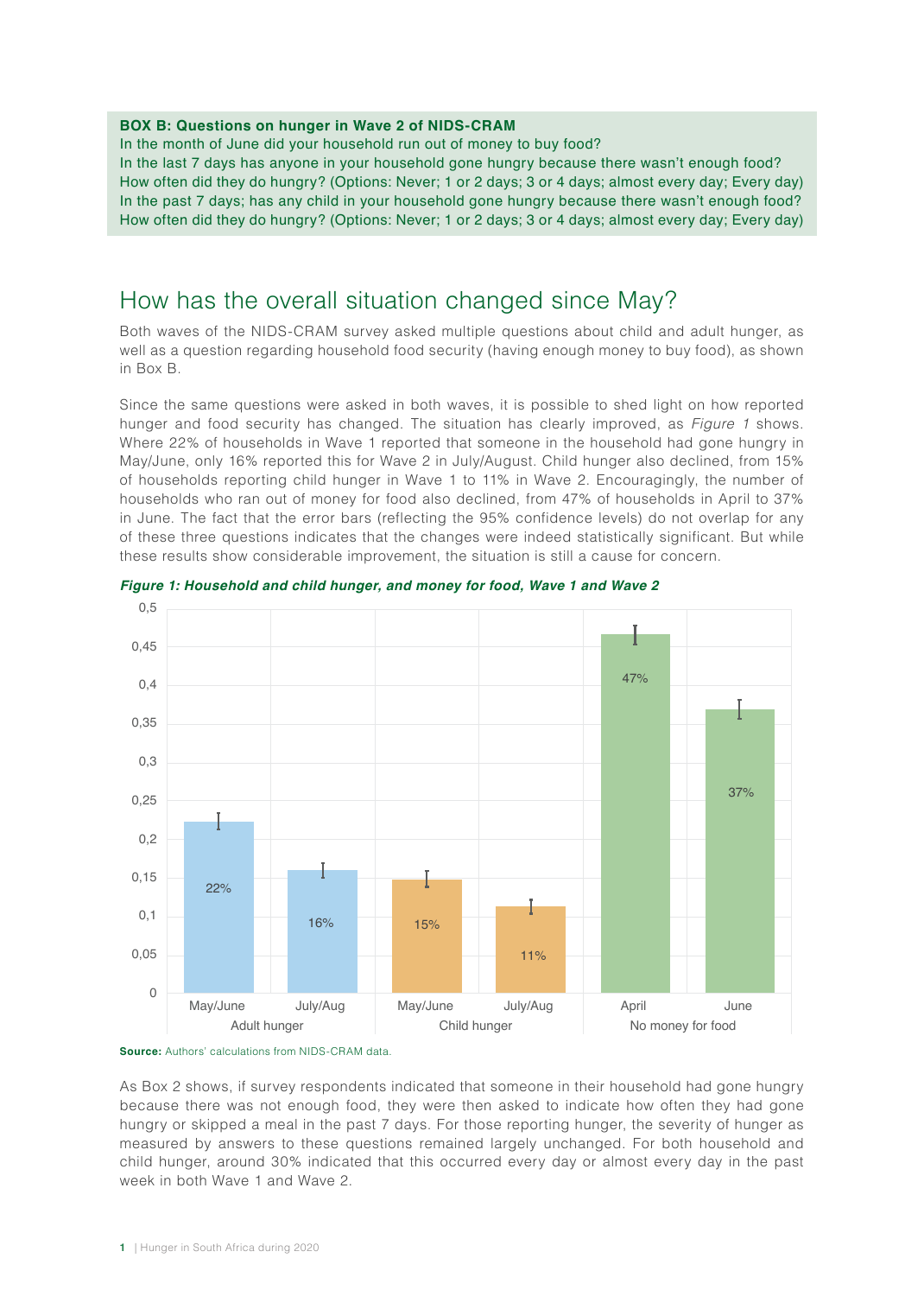## How is hunger experienced by different population groups?

Disaggregating adult and child hunger by population group, the story is relatively consistent. Reported household hunger in the Black African population group decreased from 26% in May/ June to 19% in July/August, and for the Coloured population from 15% to 8% (see *Figure 2*). As the sample size in the Asian/Indian and the White population groups is very small, it is difficult to know exactly how hunger has changed in those groups. This is indicated by the large confidence intervals (indicated by the error bars) for these population groups.



*Figure 2: "Anyone in the household" reported hunger by population group*

The incidence of child hunger has also decreased for Black Africans, where the decline was from 16% of respondents in April/June indicating that a child had gone hungry in the past 7 days to 13% in July/August. Sample sizes are too small to identify an accurate measure of change among other population groups.







**Source:** Authors' calculations from NIDS-CRAM data.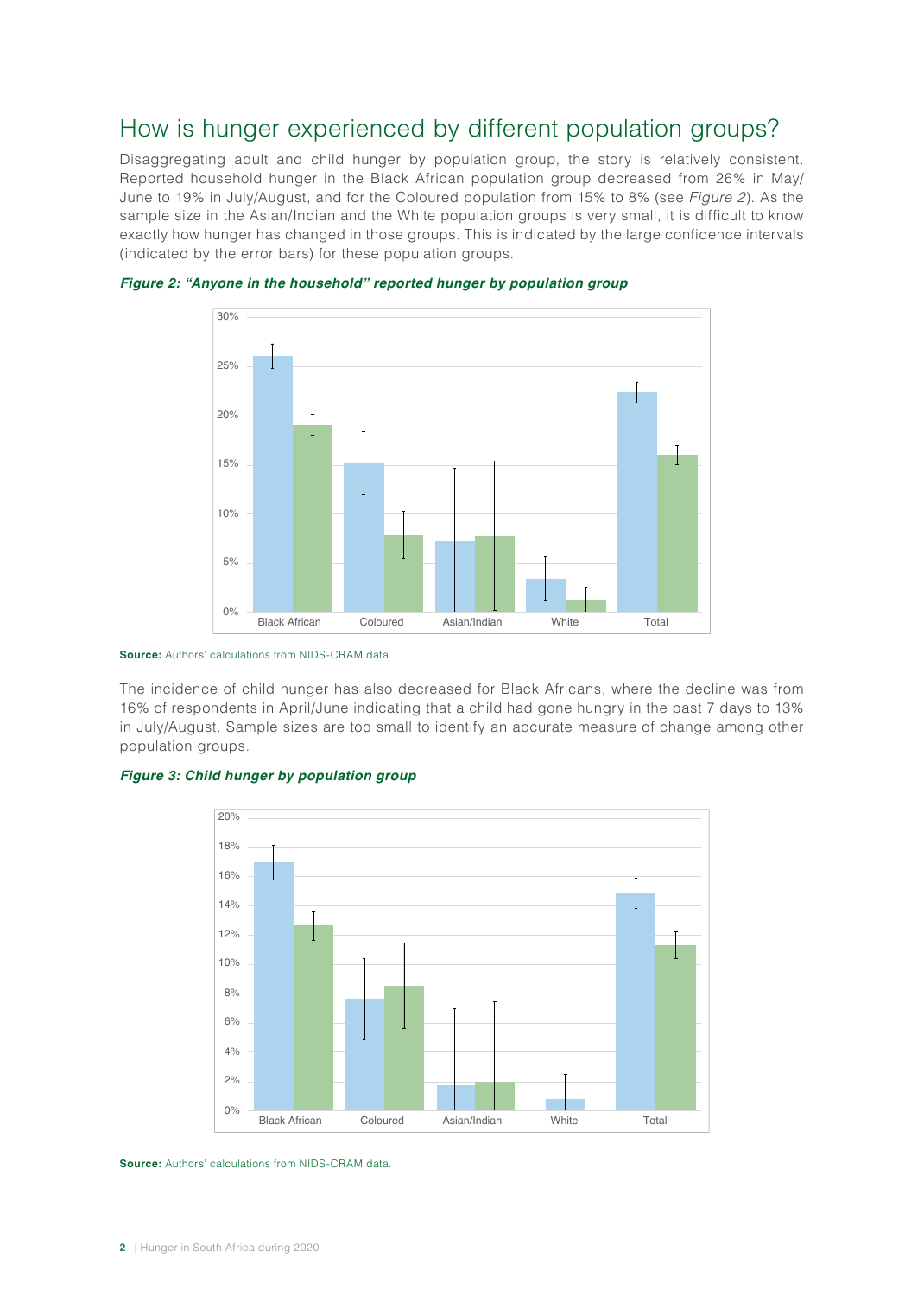Lack of money to buy food in the month before the survey (April for Wave 1, June for Wave 2) also declined strongly from 50% of respondents in Black African households reporting this in Wave 1 to 40% in Wave 2. The decline in Coloured households was even greater, from 51% to 37%.

## What government support has been made available?

To mitigate the impact of the lockdown on employment, income and food poverty, the government introduced a number of temporary, emergency social support measures after the promulgation of the State of Emergency on 27 March 2020. These measures included (i) the provision of a temporary supplementary social assistance benefit in the form of a 'top-up' to existing social grants paid to different categories of beneficiaries with variable amounts and over different time periods, and (ii) the establishment of a Covid-19 Social Relief of Distress grant. A third measure, TERS (the Temporary Employee/Employer Relief Scheme), was introduced and a fourth constituted localised social relief (Republic of South Africa, 2020). The first two measures were to be implemented between May and October 2020 amounting to R40 billion and included the following:

- An increase in the Child Support Grant (CSG) of R300 per child for May 2020 only. This amounted to R3.7 billion reaching 12.7 million children.
- A R500 Social Relief of Distress (SRD) Caregiver Allowance paid to the primary caregivers of CSG beneficiary children, from June to end of October 2020, with an estimated budget of R17.6 billion.
- A top-up of R250 for all other existing social grants. Approximately R11.5 billion was budgeted for beneficiaries of the Old-Age Pension (OAP), Disability Grants (DG), Foster Care Grants (FCG) and the Care Dependency Grant (CDG). These were earmarked for payment from May to the end of October 2020 respectively.
- In total, the South African Social Security Agency (SASSA) was expected to top-up 18.3 million grants to approximately 12 million eligible beneficiaries (the difference between these two numbers arises where one beneficiary, for instance the mother of eligible children, receives a grant for each child).
- A new COVID-19 Social Relief of Distress (SRD) grant of R350 per month was established and implemented. Approximately R11.8 billion was committed to be paid to unemployed persons who did not have access to other social grants such as the National Student Financial Aid Scheme (NSFAS) or social insurance from the Unemployment Insurance Fund (UIF). Payment to eligible beneficiaries was to be paid during the months of May, June and July 2020 respectively. However, payments commenced only in June 2020.
- By the end of July 2020, the South African Social Security Agency (SASSA) received 7.8 million applications for the COVID-19 SRD grant, of which 4.4 million (56.4%) were approved and 2.1 million (27%) declined. Two thirds of the applications were from four provinces, namely Gauteng (21.7%), KwaZulu-Natal (20.5%), Eastern Cape (12.8%) and Limpopo (12.0%). The remaining applications were fairly evenly distributed between the Western Cape, Mpumalanga and North West followed by the Free State province, with few applications received from the Northern Cape (data provided by the Department of Social Development, 2020).

A third significant measure was the creation of the Covid-19 Temporary Employer Relief Scheme (TERS), implemented by the Unemployment Insurance Fund (UIF). Its purpose was to prevent the temporary destruction of jobs due to the closure of businesses. The benefit was to be paid for up to three months by covering the cost of salaries of employees on an income replacement rate sliding scale, ranging between 38% for higher earners up to 60% for low earners, with the maximum amount capped at R6 638.40 per month and a minimum of R3500 per month. The Department of Employment and Labour paid out R41 billion in 9.5 million payments for this purpose1, while also continuing its normal benefits disbursements, amounting to R4 billion in 677 000 payments to beneficiaries since March. The TERS is in the process of winding down (Department of Employment and Labour, 2020. Covid-19 TERS payments have been extended until September 15 due to the extension of the lockdown for some industries.<sup>2</sup>

- 1 <https://www.gov.za/speeches/employment-and-labour-extends-uif-covid-19-ters-relief-benefif-payments-7-sep-2020-0000>
- 2 [http://www.labour.gov.za/employment-and-labour-ministry-announced-extension-of-covid19-relief-payments-until-august-15-in-budge-](http://www.labour.gov.za/employment-and-labour-ministry-announced-extension-of-covid19-relief-payments-until-august-15-in-budge-vote)
- [vote\)](http://www.labour.gov.za/employment-and-labour-ministry-announced-extension-of-covid19-relief-payments-until-august-15-in-budge-vote).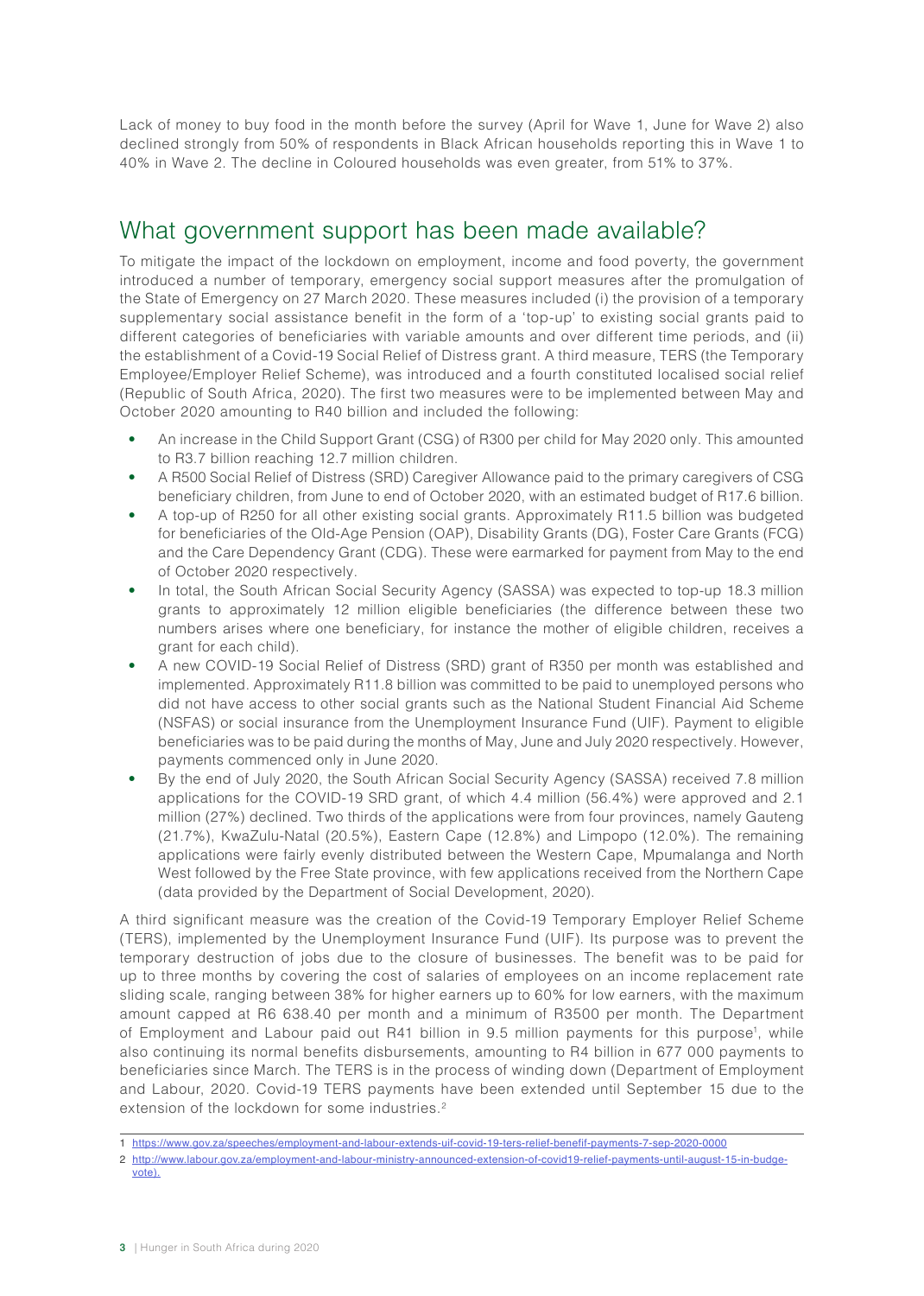Insurance schemes of this kind are limited in that they reach only individuals who had been employed, and with informally employed persons being excluded. The Covid-19 SRD was intended to fill this gap. However, the value of the Covid-19 SRD grant was much smaller (R350 per month) compared to the TERS. The impact of these two grants on hunger and food security is assessed in Waves 1 and 2 below.

Finally, localised relief was provided in the form of emergency food assistance delivered by government, non-governmental organisations (NGOs), faith-based organisations, the private sector and philanthropic initiatives. In Wave 1, 18% of households received such support from external sources. Government support reached 8%, NGOs (some of which were government funded), faithbased organizations and humanitarian associations 6%, and support from family, neighbors and members of the community 9% (these numbers add up to more than 18%, as some respondents received support from more than one source). Non-governmental and informal giving were fairly significant channels of social provision during the early stages of the pandemic, with substantial reach. Approximately one million food parcels were distributed to 5 million beneficiaries by six organisations, estimated to be worth R400 million (Wills, Patel, Van der Berg and Mpeta, 2020). Questions about the nature and scope of external support received were not asked in Wave 2. In total, 800 968 food parcels were distributed between May and the July 2020 by the Department of Social Development. Three quarters of the food parcels were distributed in May and June with declining provision in July 2020. Only 23.8% of the total number of food parcels were distributed to households during July 2020. This shows a sharp decline in food and nutrition relief provision during this period. No data was available on government and non-governmental food relief initiatives during the period when the NIDS-CRAM Wave 2 survey was conducted. Although this was not assessed in wave two, non-governmental and informal food assistance from relatives, neighbours and the community are likely to be important in mitigating hunger.

The government's food relief programme has been mired by allegations of corruption, irregular payments and capture by public service officials, as documented in the preliminary report of the Auditor General (See Auditor General, 2020). These are now the subject of investigation by the Special Investigating Unit of the National Prosecuting Authority. Similar challenges of fraud and corruption have been encountered in payment of the TERS, also documented in the Auditor General's report. This resulted in the stalling of TERS payments with negative impacts on access to much needed material assistance by those who qualified. Other systemic challenges of an administrative and technological nature also hampered the efficient roll out of the COVID-19 SRD grant at scale.

Data from Wave 2 on the reach of the grants are broadly consistent with administrative information, as set out above. About 12% of respondents reported that they received the COVID-19 SRD grant in Wave 2, 38% the OAP and 48% the CSG. The COVID-19 SRD is largely going to households that reported hunger in Wave 1, as shown in *Figure 4* below. This figure indicates that households that reported anyone going hungry in the past 7 days in wave 1 where significantly more likely to receive an SRD grant in Wave 2. In Wave 2, TERS was received by 14.2% of respondents that formed part of the labour force. Surprisingly, TERS was more common among Indian and White respondents, perhaps a reflection of the fact that this grant is largely aimed at the formerly formally employed.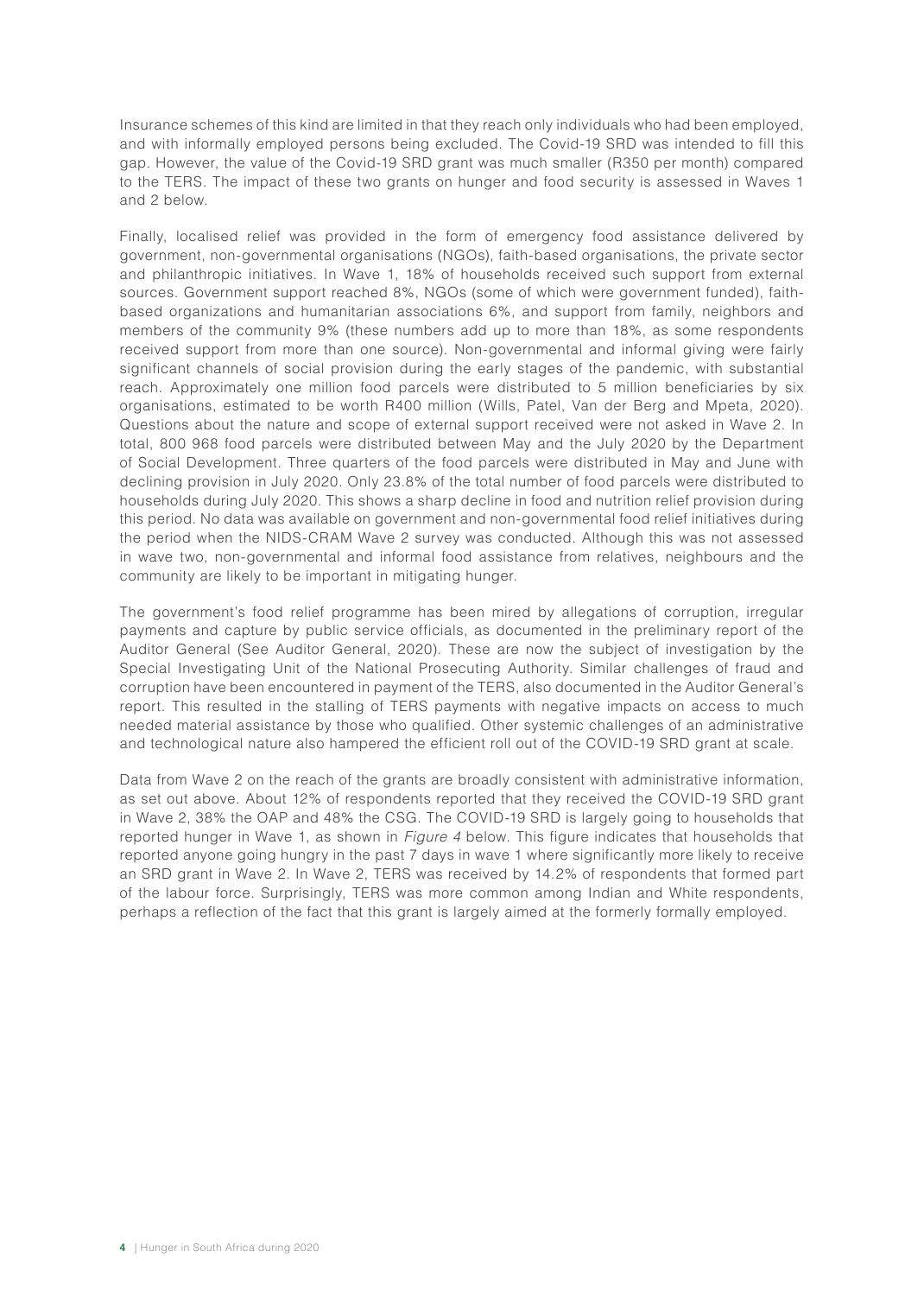*Figure 4: SRD grants were more likely to be received by households that reported hunger in April/June*



**Source:** Authors' calculations from NIDS-CRAM data.

A final policy – the National Schools Nutrition Program (NSNP) – has also been applied as a means of providing relief of child hunger in particular. The policy papers which were generated after NIDS-CRAM Wave I brought to light the necessity of restarting this program even while schools remained closed. While the implementation of this program has been a matter of contention, children have been receiving meals during July and August. These school meals are investigated in further detail in the NIDS-CRAM Wave II report on education.

#### How has government support affected household food security?

In the first wave of NIDS-CRAM, job loss during the lockdown was found to be a major contributor towards households running out of money to buy food. As discussed above, the government has recognised this crisis in household food security, and has both added top-ups to existing grants and created two new instruments to provide relief, namely TERS and the SRD grant.

The reduction in hunger between the two surveys, in April/June and July/August, may have been due to someone getting or returning to a job, or the expansion of social protection through the two new grants (TERS and the SRD) (Bhorat, Oosthuizen & Stanwix, 2020). Additionally, the NSNP, which had stopped during the hard lockdown, also recommenced in July, although it was only partially operational during the wave 2 study period. Finally, public and private food assistance may have had a localised effect of reducing hunger. Existing grants such as the CSG, with their top-ups, would not have reached many more people in the second wave of the survey, so they are less likely to have been associated with reduced hunger between the two period.

Indeed, as in the first wave, regression results from the second wave of data indicate that respondents who experienced losing a job between April and June were more likely to report hunger in their household in the past 7 days, but job gains (largely furloughed workers starting to go back to jobs in the period of the survey) did not have a noticeable association with reported *hunger*. However, regressions show that food security (people reporting that their household had not run out of money for food) is higher in households reporting an increase in income from employment or business between February and June, while households that recorded a loss in employment or business income were significantly more likely to report they had run out of money for food in June.

Respondents who lived in a household that had received a TERS payment were significantly less likely to report being hungry in the past 7 days. The fact that the TERS payment is relatively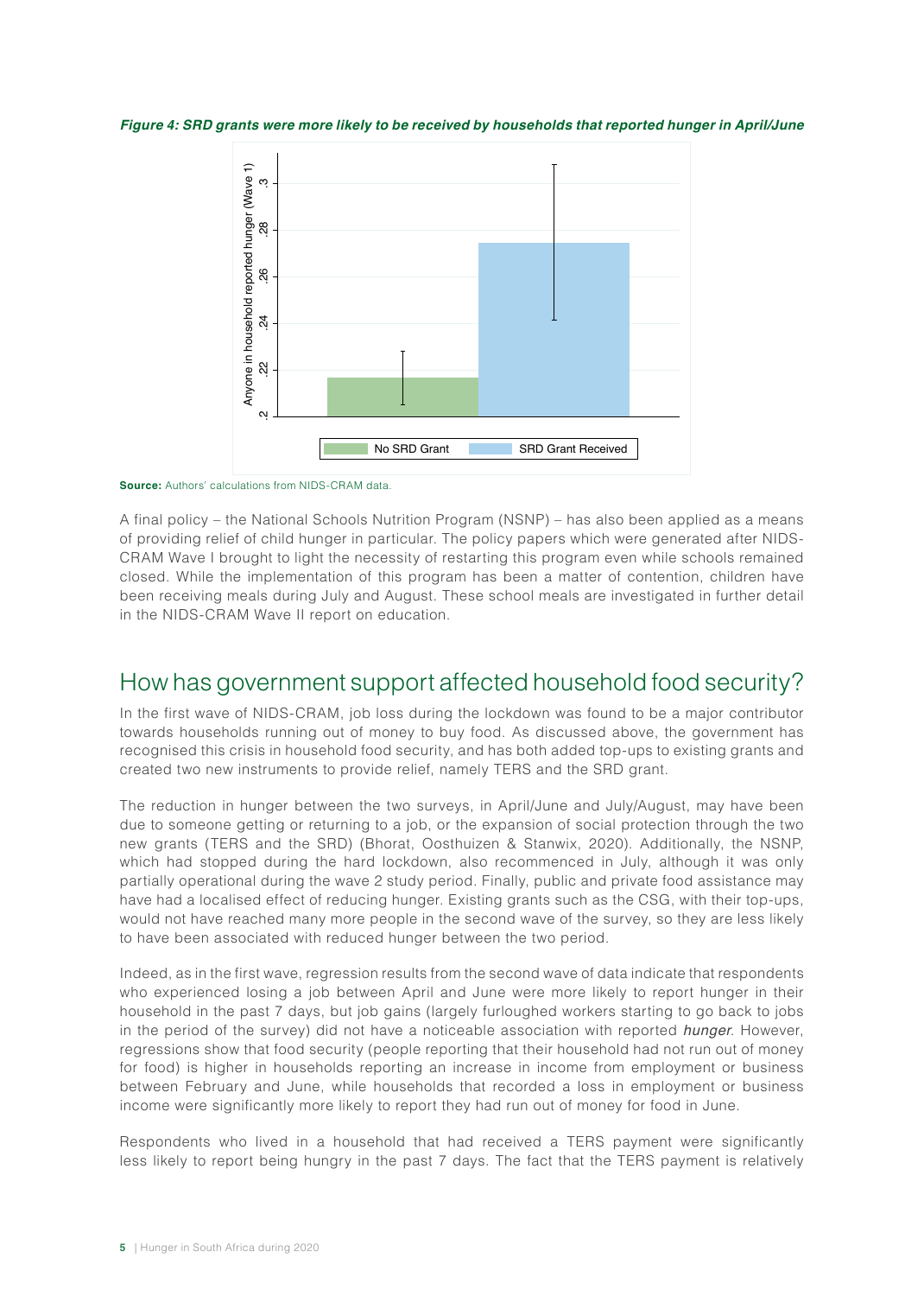large (ranging between R3 500 and R6 838) is likely an important reason why it had a perceptible association with hunger, while the SRD grant of only R350 did not have a visible effect on hunger. To some extent there is in fact an opposite relationship: Households that reported hunger in Wave 1 were more likely to be recipients of SRD grants in Wave 2, as seen in the figures above.

A final regression analysis was conducted among households that reported running out of money for food in April. This investigated the likelihood that they were lifted out of food insecurity, i.e. that they had adequate money for food in April. The results suggest that an increase in income from employment or business. Receiving a TERS payment was a significant factor in restoring food security to a household, raising the likelihood that they would no longer report running out of money for food in June by a full 16%, while a job gain (e.g. furloughed workers returning to work) reduced the probability of running out of money for food by 10%. Few recipients of CSGs or OAPs had not already received such grants plus the top-ups to the grants in April, so these grants did not raise any more people above the food security line. The SRD also did not show any significant effect on reducing food insecurity, probably because its small value of R350 per month insufficient to lift many households above the food security line.

## Have adults been shielding children from hunger?

In Wave 1 of the NIDS-CRAM study it was evident that adults largely shielded children from hunger in many households. That is to say, reported hunger for any household member in NIDS-CRAM was much higher than reported among children in the household, something that is not usually found in the GHS data (Van der Berg, Zuze & Bridgman, 2020). Shielding is again evident in Wave 2, as hunger for any household member in Wave 2 is also higher than child hunger – 16% against 11%. If one confines the analysis to households with children, the difference between anyone in the household going hungry and child hunger is even larger.

## Policy to protect households from hunger

NIDS-CRAM Working Papers Number 11 (Van der Berg, Zuze & Bridgman, 2020) and Number 12 (Wills, Patel, Van der Berg & Mpeta, 2020), both based on Wave 1, suggested that the social grant system offered important protection from the worst economic effects of the lockdown and pandemic. The top-ups to the Child Support Grant (CSG) and the Old-Age Pension (OAP) improved the financial situation of households with no other income sources, especially the many that had recently lost employment income, though even after the top-up, households receiving only CSGs and with no other income sources were not able to escape hunger. Whereas TERS and the SRD grant had not been fully operating during Wave 1, our results suggest that TERS has now lifted many out of food insecurity. While the SRD reaches many poor households, its value is too small to lift many above a food poverty line, as is also true for the CSG. Although the smaller grants, even with top-ups, are inadequate to keep households above the food poverty line, they do ameliorate poverty.

As was recommended in the two Working Papers referred to above, the evidence from Wave 2 of NIDS-CRAM confirms that it would be disastrous to prematurely end the top-ups to the grants, and the SRD, at the end of October. All three forms of short term poverty relief discussed in Wills, Patel, Van der Berg & Mpeta (2020) should continue until there is consistent evidence of economic recovery and stabilised conditions in households – (i) social insurance (UIF/TERS), (ii) social assistance (grants) and (iii) social relief by local and national government and NGOs. While the UIF and TERS (forms of social insurance) have run into administrative constraints due to the need to build strong systems to prevent corruption, and while public social relief has been limited in its reach, the social grant system continues to illustrate its pivotal role in reaching the poor on scale. But all these measures can only offer limited protection: A strong economy that grows and creates jobs remains essential. It is to be hoped that the gradual lifting of the lockdown and the reopening of the economy will reduce current massive unemployment levels and stimulate the rebuilding of the economy.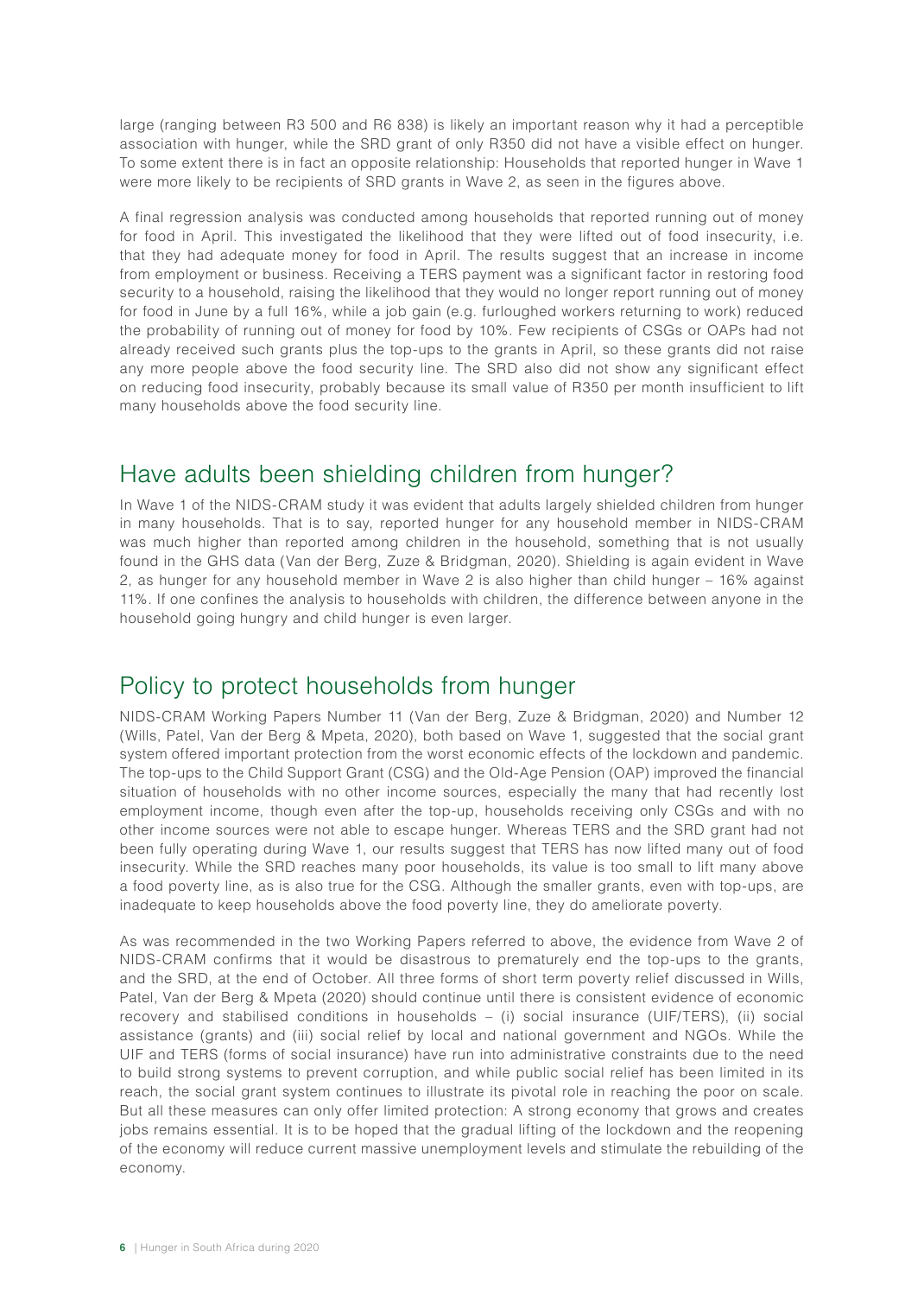#### REFERENCES

Auditor General South Africa, (2020). First Special Report on the financial management of government's Covid-19 Initiatives. [https://www.agsa.co.za/Reporting/SpecialAuditReports/COVID-](https://www.agsa.co.za/Reporting/SpecialAuditReports/COVID-19AuditReport.aspx)[19AuditReport.aspx](https://www.agsa.co.za/Reporting/SpecialAuditReports/COVID-19AuditReport.aspx) 

Bhorat, H., Oosthuizen, M., & Stanwix, B. (2020). Social Assistance Amidst the Covid-19 Epidemic in South Africa: An Impact Assessment. Cape Town: DPRU Working Paper 202006, University of Cape Town.

National Income Dynamics Study-Coronavirus Rapid Mobile Survey (NIDS-CRAM). 2020, Wave 2 [dataset]. Version 1. Cape Town: Allan Gray Orbis Foundation [funding agency]. Cape Town: Southern Africa Labour and Development Research Unit [implementer], 2020. Cape Town: DataFirst [distributor], 2018.

Republic of South Africa (2020). Government Gazette No 11107, Vol 659, No. 53300, 9 May 2020. Pretoria: Government Printers. [www.gpwonline.co.za.](http://www.gpwonline.co.za/)

Van der Berg, S., Zuze, L., & Bridgman, G. 2020. Coronavirus, Lockdown and Children: Some impacts of the current crisis in child welfare using data from NIDS-CRAM Wave 1. NIDS-CRAM Working Paper 11.

Wills, G., Patel, L., Van der Berg, S., & Mpeta, B. 2020. Household resource flows and food poverty during South Africa's lockdown: Short-term policy implications for three channels of social protection. NIDS-CRAM Working Paper 12.